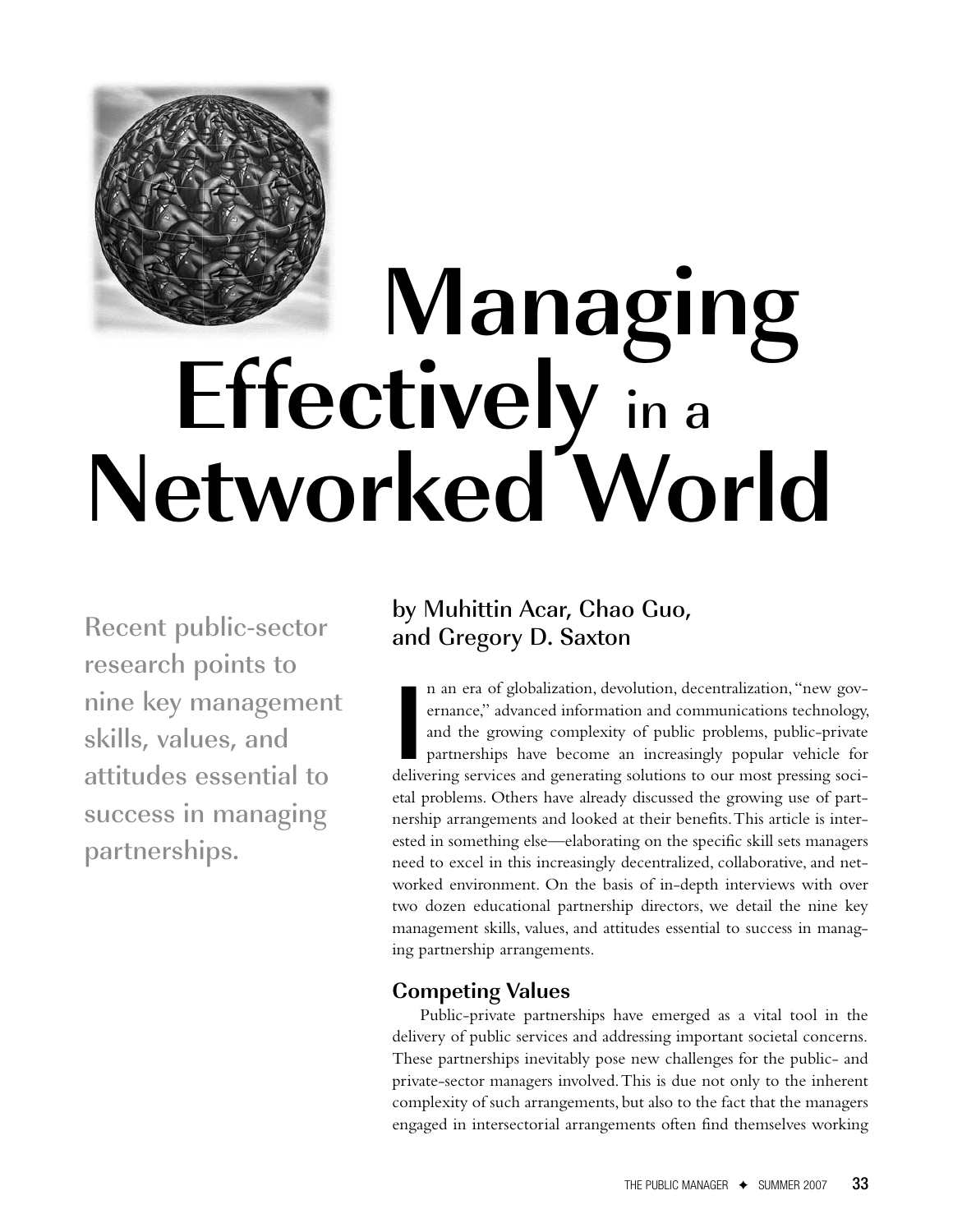with colleagues who, at least initially, do not speak the same "language" or share the same set of incentives or experiences.

Academics and practitioners alike have thus discovered that managing in non-hierarchical, multiplayer collaborative settings is, in many respects, different from and more challenging than managing in single, autonomous, hierarchical organizational settings. As a result, key players understand that managerial techniques and skills designed for the traditional commandand-control hierarchical administration need to be modified to succeed in collaborative partnership settings.

A potentially useful framework for understanding the managerial skills, values,and attitudes important for public-private partnerships is a method Richard L. Edwards and others call the "competing values approach."This analytical framework posits that public and nonprofit managers, confronted by a series of competing values or demands pulling them in many directions concurrently, must play multiple roles and have multiple sets of skills. More specifically, the framework posits two dimensions in organizational contexts from which competing orientations or values flow: (1) flexibility versus control and (2) internal versus external. Owing to the interplay of these dimensions in organizational settings, administrators need four distinct sets of management skills:

- **✦** *Boundary-spanning*. Defined by environments that are "flexible" and "external" in orientation, these skills are consistent with the managerial roles of innovator and broker, and concentrate on envisioning change and acquiring resources.
- **✦** *Human relations*. Defined by environments high in "flexibility" and oriented to the "internal," these skills are consistent with the managerial roles of mentor and facilitator, and focus on developing human resources and facilitating interaction.
- **✦** *Coordinating*. Defined by the "control" and "internal" dimensions, these skills are consistent with

the managerial roles of monitor and coordinator, and focus on information management and the maintenance of organizational structure.

**✦** *Directing.* Defined by environments oriented to the "external" and high on "control," these skills are consistent with the managerial roles of producer and director, and concentrate on planning, goal setting, and providing direction.

To what extent are these sets of skills necessary for managing effectively in networked settings? And in what combinations? Are any other sets of skills instrumental in the management of partnerships? To answer these questions, empirical research is needed that explores the precise set of skills, values, and attitudes that make managers in the field effective in such settings. Our study aims at shedding light on this issue.

# **Voices from the Field**

For our study, we conducted semistructured, indepth telephone interviews with twenty-seven partnership coordinators or directors.All were heavily involved in formal, sustained partnerships between K–12 public schools and private for-profit or nonprofit organizations in the United States. Because of their relatively long history and widespread use, multisectorial educational partnerships are an excellent setting for gleaning advice from a set of practitioners having considerable, sustained experience in dealing with the managerial challenges posed by the collaborative environment.

To select practitioners to interview for the study, we employed intensity or elite sampling, approaching participants because of their experiential expertise or authority. Specifically, we recruited participants from the Partnership Directors Network, an affiliate of the NationalAssociation of Partners in Education,a nationwide, multisectorial membership organization dedicated to improving the number, quality, and scope of public-private educational partnerships. Seventeen of the participants worked for K–12 public school systems, while ten worked in partnering nonprofit organizations. The great majority had a role in the partnership as either partnership director or coordinator; of the seventeen public-sector interviewees, eight were superintendents, five were assistant superintendents, and three were directors for school and community relations. They were also an experienced and well-educated group: 44 percent had twenty-five or more years of pro-

*Muhittin Acar is an associate professor of public administration in the Department of Politics and PublicAdministration,Faculty of Economics and Administrative Sciences, at Hacettepe University in Turkey. Chao Guo is an assistant professor in the Department of PublicAdministration and Policy at the University of Georgia. Gregory D. Saxton is an assistant professor of public administration at the State University of New York, College at Brockport. For more detailed information on this research study, sources, and related questions, contact Gregory Saxton at gsaxton@brockport.edu*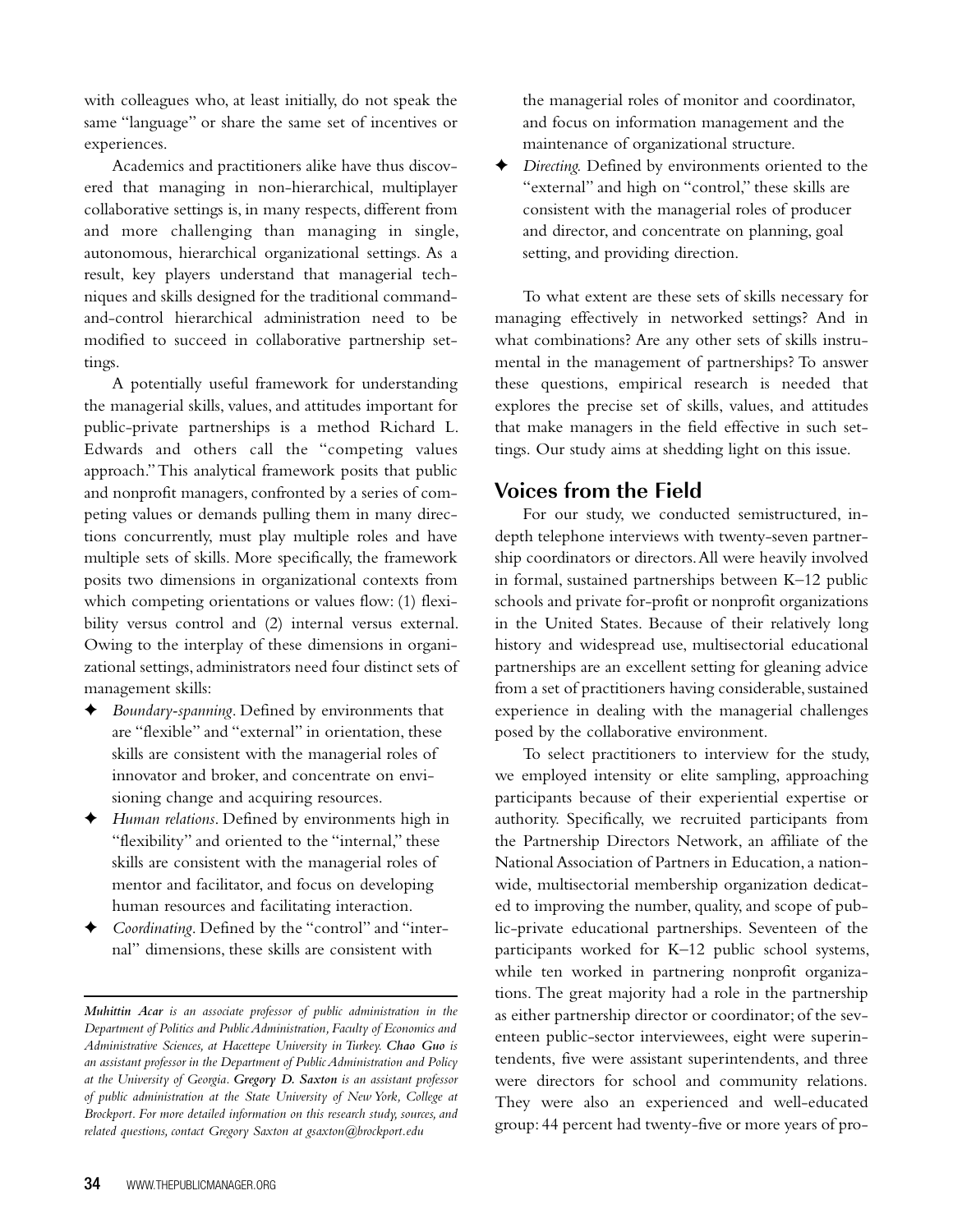fessional working experience, and 41 percent had ten years or more of experience dealing specifically with public-private partnerships.

To elicit their recommendations, we initially asked about the kinds of skills, values, and attitudes or orientations people like them—partnership directors or coordinators—must have to be successful or effective. When necessary and appropriate, we asked probing questions to encourage participants to elaborate on their thoughts.

To come up with our final set of recommendations, we followed an inductive approach throughout the analysis stage (for an overview, see Creswell). In plain English, after transcribing the interviews, we coded the answers via an analysis of the patterns and categories found implicit in the data.We did not impose these categories prior to data collection but generalized them through careful analysis of the interview material.

# **The Nine Cs**

In the following subsections, we elaborate on the nine discrete categories of managerial competencies that emerged from our analysis. In line with our inductive approach, we describe, explain, and elaborate on these categories (in order of popularity) using specific examples from the interview data.Through a concerted and continuous effort, we aimed for whatWeiss calls the "inclusive integration" of the interview material throughout the analysis, presentation, and discussion of the findings.

#### Communication Skills

The highest priority skill, cited by twenty-five of twenty-seven respondents, was the ability to communicate effectively.Within this broad category,the interviewees focused on various elements. Several focused on the ability to "spread the word" and serve as a type of public relations agent for the partnering organizations; for instance, one practitioner noted that it was essential to be a "communicator" within the community: "I am always going out, with any kind of method that I can use, for spreading the word about the partnership program. I am basically the public relations agent for the program to speak to groups, to go on TV, to do the radio, anything that is necessary to spread the word about our partnerships."

Another group of respondents, as seen in the following interview excerpt, concentrated on the importance of communication style and tools:

Commu<br>realizing<br>of comm<br>get-go<br>e-mail,<br>tools th<br>importa Communication is also important in terms of follow-up, realizing that you may actually even need various forms of communication.You have to find out right from the get-go [whether] this person wants to follow that up by e-mail, fax, phone call, or whatever. So, the style and the tools that you use for your communication [are very important].

and the<br>
<u>revery</u><br>
Internet very<br>
the all the<br>
revery strong Third, respondents highlighted the partnership coordinator's abilities in terms of the presentation of information: "You have to be able to deal with all the different protocols. I think you need to be a very strong communicator, both orally and in writing. And you have to be able to take the information you collect and put it in such a way that it shows people that they are making a difference."

## Connectivity and Connective Skills

The second most-frequently cited category of managerial competencies, noted by twenty-one respondents, concentrated on partnership coordinators'ability to connect with a broad array of constituents. As one partnership director noted,"I am constantly networking [and] constantly matchmaking. It is a matter of knowing what is going on in the community and pairing it with what is going on in the schools."

This is in line with a large literature that stresses the importance of social networking skills in business, government, politics, and the nonprofit sector.Among the benefits that accrue from successful networking, as noted by the following interviewee, is that it acts as glue, which can bind the diverse organizations involved in multisectorial partnership arrangements:"You are the go-between [in] two different worlds, and you have to find ways to connect them and keep them connected."

Several respondents noted a third benefit, such as the following interviewee, who stressed that connectivity was important for helping "to recruit prospective adopters" and facilitate the development of the partnership: "At the beginning of the partnership, I serve as the facilitator to help the schools verbalize … what their needs are and to look at the adopters and see what their resources are and try to help them find a way to match those two."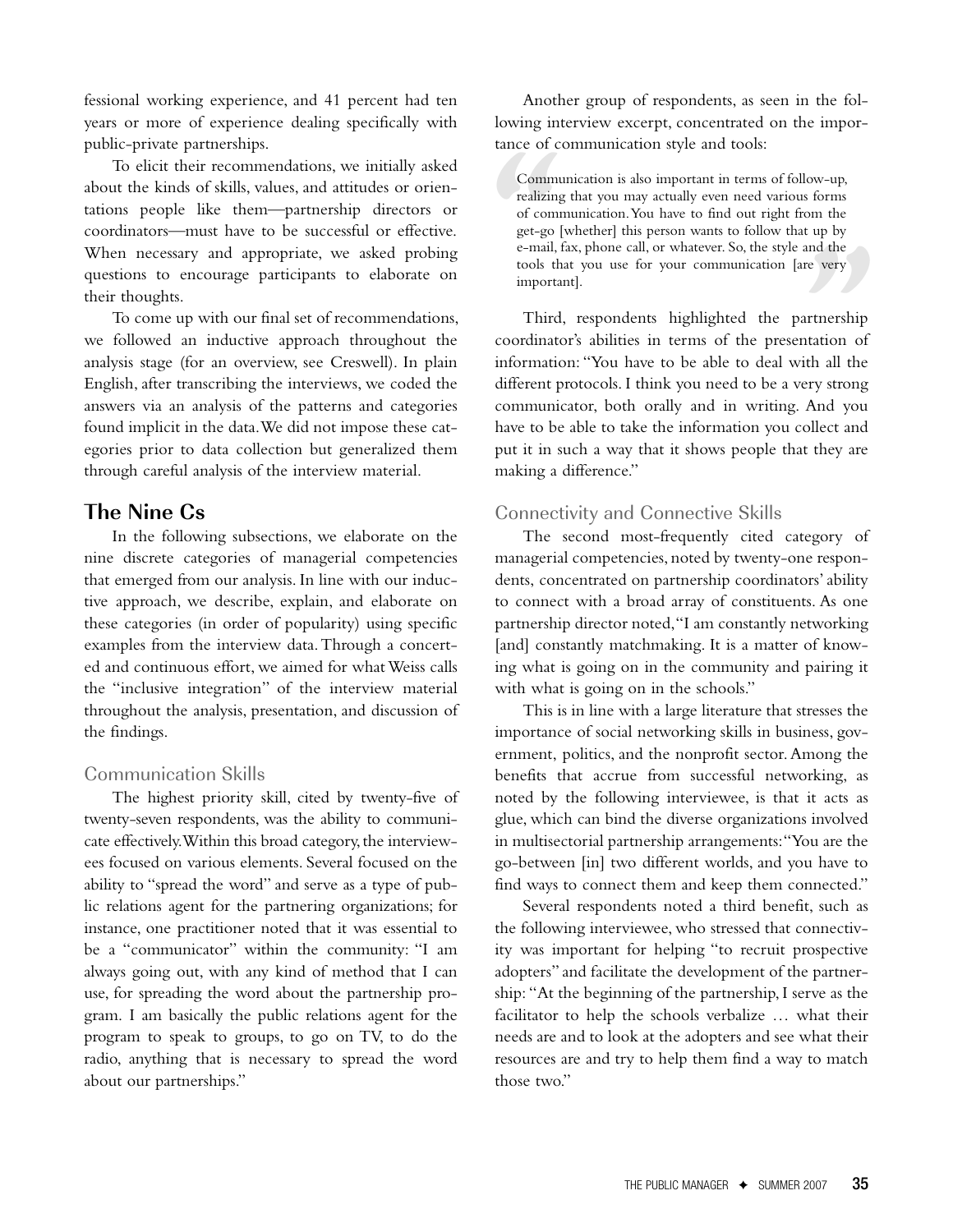#### Collaborative Attitude and Skills

Not surprisingly, given the nature of the partnerships, the third most-frequently cited competency (noted by eighteen respondents) centered on the ability and disposition to work "collaboratively." One practitioner made it the top priority: "Well, number one … is teamwork. I think you have to know how to work with teams.…You have to be a collaborator."The same interviewee stressed how crucial compromise and consensus-building are to the collaborative enterprise:"You have to be a consensus maker …You … just can't go in with your ideas;you have to go in and exchange ideas, come forth with common ground.And as we develop beliefs for every single one of our partnerships, this is very, very important … I have to take from both sides and help them mold together … the belief statement and a vision."

Others echoed this sentiment in stressing the degree to which flexibility and empathy are essential for working collaboratively with the various stakeholders involved in successful partnership arrangements:"I think the ideal person for a job like this would be diplomatic and flexible. Because you are dealing with people often whose primary focus is not the partnership; it may be the second, third, or fourth thing on their list of … job responsibilities. Meanwhile, it is your primary focus, so you have to be understanding and flexible."

#### Convening and Coordinating Skills

Because the partnership members often do not see each other regularly, almost two-thirds of our practitioners stressed the importance of what we call "convening and coordinating" skills. The first element, as stated by one participant, is the role as "a convener, bringing partners together on both sides periodically." The "coordination" element also flows from the decentralized, more horizontal nature of these partnerships. Several interviewees, such as the following, stated that such work often constituted a large portion of their day-to-day work: "[You are] sometimes half an event planner and half a journalist." Others noted that it was important to "be able to juggle multiple tasks at once. Be able to plan and run meetings as well as big events."

## Congeniality and Collegiality

A complement to the networking skills noted earlier is the ability "to get along and easily establish rapport with people." In fact, more than half the survey participants mentioned the capacity and disposition to deal with people in a congenial and collegial manner. For some, these more "soft" skills are paramount:"Well, number one in the skill area, you need people skills. Be able to meet people that you don't know and establish a relationship." A salient finding in our analysis is that congenial and outgoing dispositions appear to deliver clear benefits to the partnership; for example, one participant stressed, "You need to be a person that relates well to other people and enjoys other people. Because that is what develops your program—relationships with people. … [P]ersons with nice, warm personalities are much more likely to bring people on."

## Caring for and Championing Clients

Just under half of the study's participants focused on the inherent caring and compassion of the partnership coordinator. One interviewee's description of her own motivations highlights the importance of the innate passion one brings to his or her work:

Well, can <br>
I do [is<br>
individ my we<br>
[You sh dren an <br>
risk tee interest Well, caring about children and really enjoying them like I do [is critical]. I tutor either in a homework club, or individually … every year.And that is the high point of my week. So, I like the little kids, they are so cute. … [You should try to] change a life.Advocate … for children and adults. One population I really enjoy is our atrisk teens. I think that is a huge challenge.And I am … interested in that area.

our at-<br>
<sup>1</sup> am ...<br>
<sup>1</sup> blicit con-<br>
brings to<br>
that will In short, several participants made an explicit connection between caring and the passion one brings to the job. The implication is that it is passion that will energize other participants and help propel much of the positive work of the partnership. Indeed, some noted it as a fundamental prerequisite:

You ...<br>have a c<br>are doi:<br>energy<br>individ<br>share t<sup>1</sup><br>only ha<br>create t You ... have to have a passion for this. And you have to have a commitment that is beyond anything else that you are doing. I think it is critical that there is a tremendous energy and passion for what you do … It needs to be an individual who has the ability to empower others to share the same vision. … It needs an individual that not only has the passion and energy, [but also] the ability to create that in others to build those relationships.

# Coaching and Consulting Skills

that not<br>bility to<br>coordina-<br>coaching<br>ribed her Thirty-seven percent of the partnership coordinators we interviewed cited the importance of coaching and consulting skills. One respondent described her work this way:"I am constantly supporting the coordinators at the schools by continually teaching them an easier, better way to do it." This essentially "training"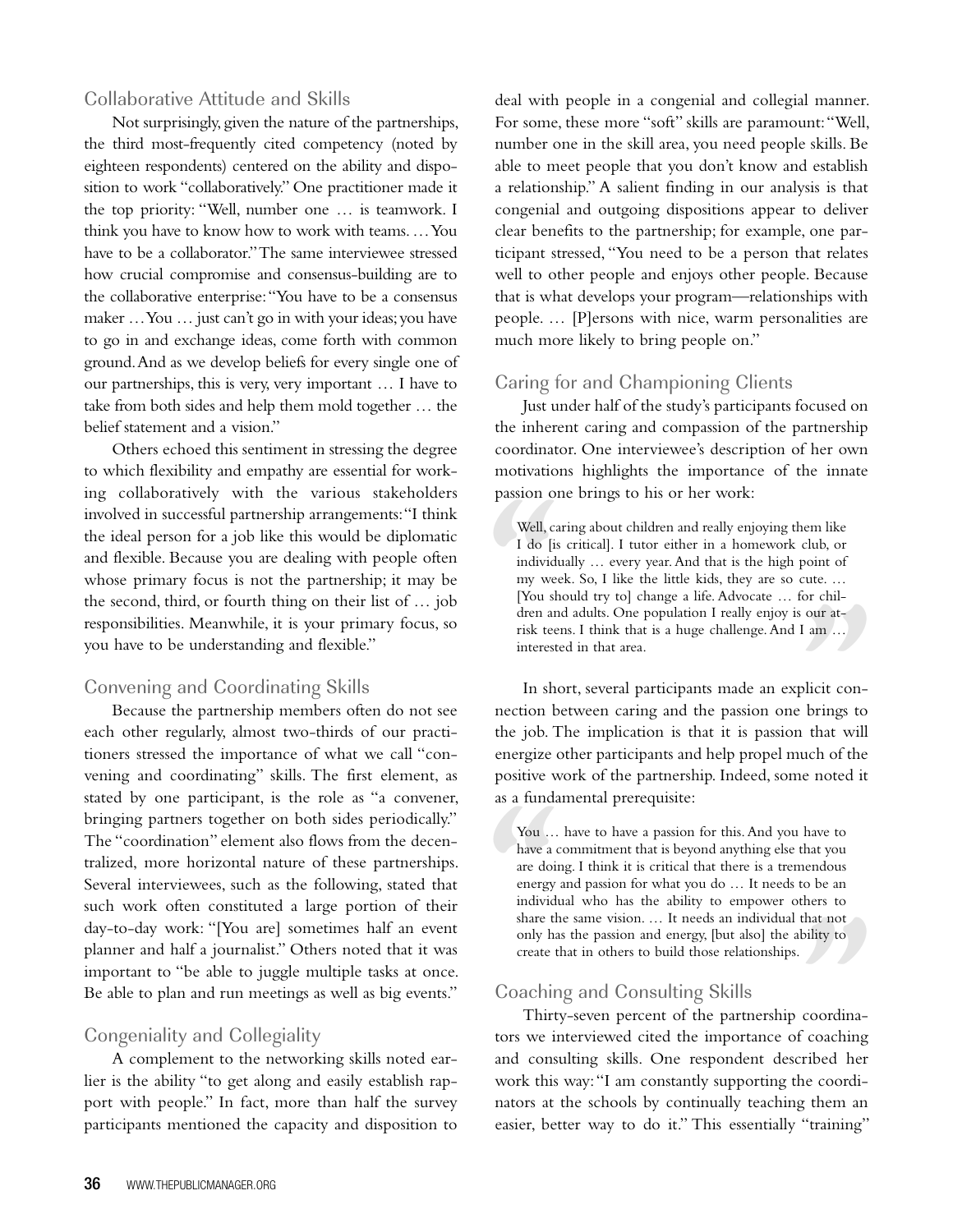role was echoed by another coordinator who maintained that "I also consider myself a trainer … I am responsible for the training of all of the coordinators."

Others stressed the importance of helping coach potential partnerships in the development stage, as in the following excerpt where the director argues for the importance of acting

primar:<br>to serve<br>"we have partner<br>I go ou<br>tor and<br>some 1<br>togethe primarily as a coach for the school coordinators … I try to serve them as a resource.I get calls daily on, you know, 'we have got a call from this business, they want to be a partner, but we have nowhere to use them,'… sometimes I go out to the site and meet with the school coordinator and the business coordinator and help them discover some mutually beneficially ways that they can work together. So, I am kind of the resource person, I coach them through something; I try to create the handbook, but also serve as a guide for them.

I coach<br>ndbook,<br>y's practi-<br>ment role<br>given the<br>hins work Put in different terms, many of our study's practitioners see an important knowledge management role in their jobs. This is perhaps not surprising given the novice's lack of familiarity with how partnerships work in the schools and the for-profit and nonprofit organizations. This does, however, stress how managerial competencies are different in the multisectorial collaborative environment.

#### **Creativity**

Slightly under one-third (eight) of the interviewees listed a creative and entrepreneurial orientation as one of the essential characteristics of partnership directors: "You have to be entrepreneurial in the sense that you grow something out of circumstances that may seem infertile for a partnership."A recurring theme throughout the interviews was how creativity was important given that most potential participants might not be familiar with partnerships or necessarily know where opportunities exist for collaborative efforts. One participant thus argued that it is essential for partnership directors to have the following traits:

partner-<br>loes not Forwar<br>ahead<br>educati<br>educati<br>munity<br>nership<br>seeds fi<br>they ne<br>ward-tl Forward-thinking, visionary …They need to be looking ahead at what are the upcoming issues, and in my case education, and what are the burning issues in the community, and be thinking ahead about the potential partnerships so that it can be tilling the soil and planting the seeds for that kind of relationship to grow. So, I think they need to be looking ahead, always planning, and forward-thinking. … Innovative. Not happy with the status quo, but always looking at ways to creatively make things better through partnerships. So, it may not be a partnership that has ever been developed before, but it does not

mean we cannot start one now! So, innovation is probably critical.

Creativity also helps with the public relations role of the partnership coordinator: "I think it also requires a creative person, always coming up with new ideas to keep the excitement there.You never want a partnership to get dull. You never want the public to forget about the partners program. So ... you have to be creative and find new ways to entice them, and to also inform them about what is going on."

#### **Credibility**

Last, 30 percent of the partnership coordinators we interviewed stressed how credibility was a key trait of managers who wish to be successful in collaborative environments.As one interviewee noted,"You need to be reliable. If people can't depend on you, they would just not be involved with you. That to me, what I see as the primary … People need to be able to trust you and feel comfortable with you." In fact, our practitioners were well aware of the instrumental benefits that can accrue from credibility and, conversely, the harm that can be done when credibility and trust are lacking:

There<br>Thereft<br>the cor<br>a perso<br>worthy.<br>chance:<br>In eff There is an old saying … 'people give to people.' Therefore, if you are not an individual that is visible in the community with an unblemished reputation … and a person that people generally like, a person that is trustworthy, and builds relationships, builds consensus, [then] chances are [people] are not giving anything to that.

i, [then]<br>hat.<br>fund-rais-<br>ted by the<br>e success-<br>gement at In effect, credibility is important from a fund-raising, resource-development perspective.As noted by the following interviewee, it is also critical for the successful implementation of the partnership arrangement at the school level:

[As a page d, both don't have been defined as a page of the school of the school of the school of the school of the school of the school of the school of the school of the school of the school of the school of the school o [As a partnership coordinator, I need to be] well-respected, both within and without the organization. … If I don't have a good reputation and I am not respected by the school's staff, no matter what I try to do or to say when I go in there, they won't listen. So, they need to be credible within their organization, and be well respected within the community and the schools … Follow through: do what you say you are going to do.

## **Conclusion**

Treasuble within their organization, and be well respected<br>
within the community and the schools ... Follow<br>
through: do what you say you are going to do.<br> **Conclusion**<br>
As noted at the outset, awareness is growing among<br> As noted at the outset, awareness is growing among scholars and practitioners alike of the challenges posed multisectorial environment in which twenty-first century public managers operate. At the same time, little